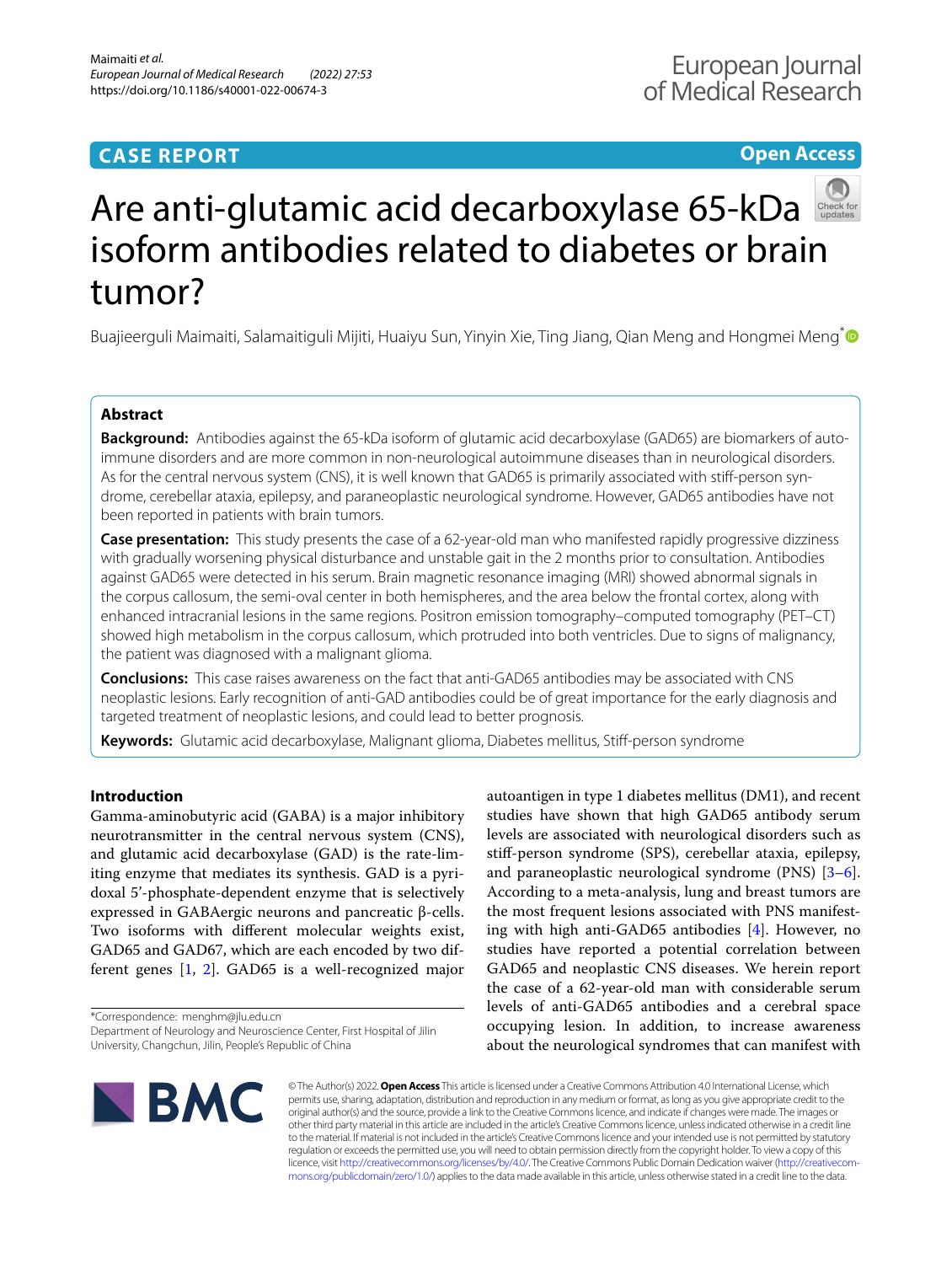anti-GAD65 antibodies, we have provided a brief review of relevant studies in the feld.

#### **Case description**

A 62-year-old man was admitted to our hospital with complaints of rapidly progressive dizziness and unstable gait, which had been present for the previous 2 months. He deviated to the left when walking. The patient had a 10-year history of hypertension and a 1-year history of gout without systematic diagnosis and treatment; he denied having any history of diabetes, autoimmune diseases, blood transfusions, or other familial conditions. Neurological examinations showed no abnormalities, except for spastic paralysis of the left lower limb. It showed decreased muscle strength of the left lower limb (level 4) with hyperactive tendon refexes. And the Babinski and Chaddock signs were positive on the left side.

The level of serum glycosylated hemoglobin was 6.20% (reference value: 4.27–6.07). MRI of the head showed abnormal lesions in the corpus callosum, the semi-oval center in both hemispheres, and the area below the frontal cortex with contrast medium

enhancement (Fig.  $1[1-4]$  $1[1-4]$ ). The lesions were hyperintense on fuid-attenuated inversion recovery and hypointense on difusion-weighted imaging with aggressive growth and irregular margins (Fig.  $1[5-6]$  $1[5-6]$ ). To determine whether the lesions were infammatory, demyelinating, or neoplastic, we tested for the presence of all the related cerebrospinal fuid (CSF) antibodies. The patient tested positive for anti-GAD65 antibodies. Spectral analysis of lesion metabolites showed that N-acetyl aspartate (NAA) was decreased and choline (Cho) increased (Fig.  $2[1-3]$  $2[1-3]$ ). The ratio of Cho and creatine  $(+ Cr)$  to NAA  $(Cho+Cr/NA)$  was 4.47, 3.20, and 2.79 in the corpus callosum, semi-oval centers, and the area below the frontal cortex, respectively. Lactic acid peaks were also increased in these regions. Positron emission tomography–computed tomography (PET–CT) showed high metabolism in the corpus callosum and both ventricles, suggesting the presence of a malignant glioma (Fig. [2\[](#page-2-0)4]).

During hospitalization, the condition of the patient deteriorated rapidly, and, unfortunately, due to the family's economic situation, he decided not to undergo stereotactic brain biopsy and forfeited further treatment.



<span id="page-1-0"></span>**Fig. 1** Magnetic resonance imaging (MRI) of the head. (**1–4**) Abnormal lesions are visible in the corpus callosum, semi-oval centers, and the area below the frontal cortex. Contrast-enhanced MRI of the head shows enhanced intracranial lesions within the same areas. The lesions were hyperintense on fuid-attenuated inversion recovery and hypointense on difusion-weighted imaging (**5, 6**)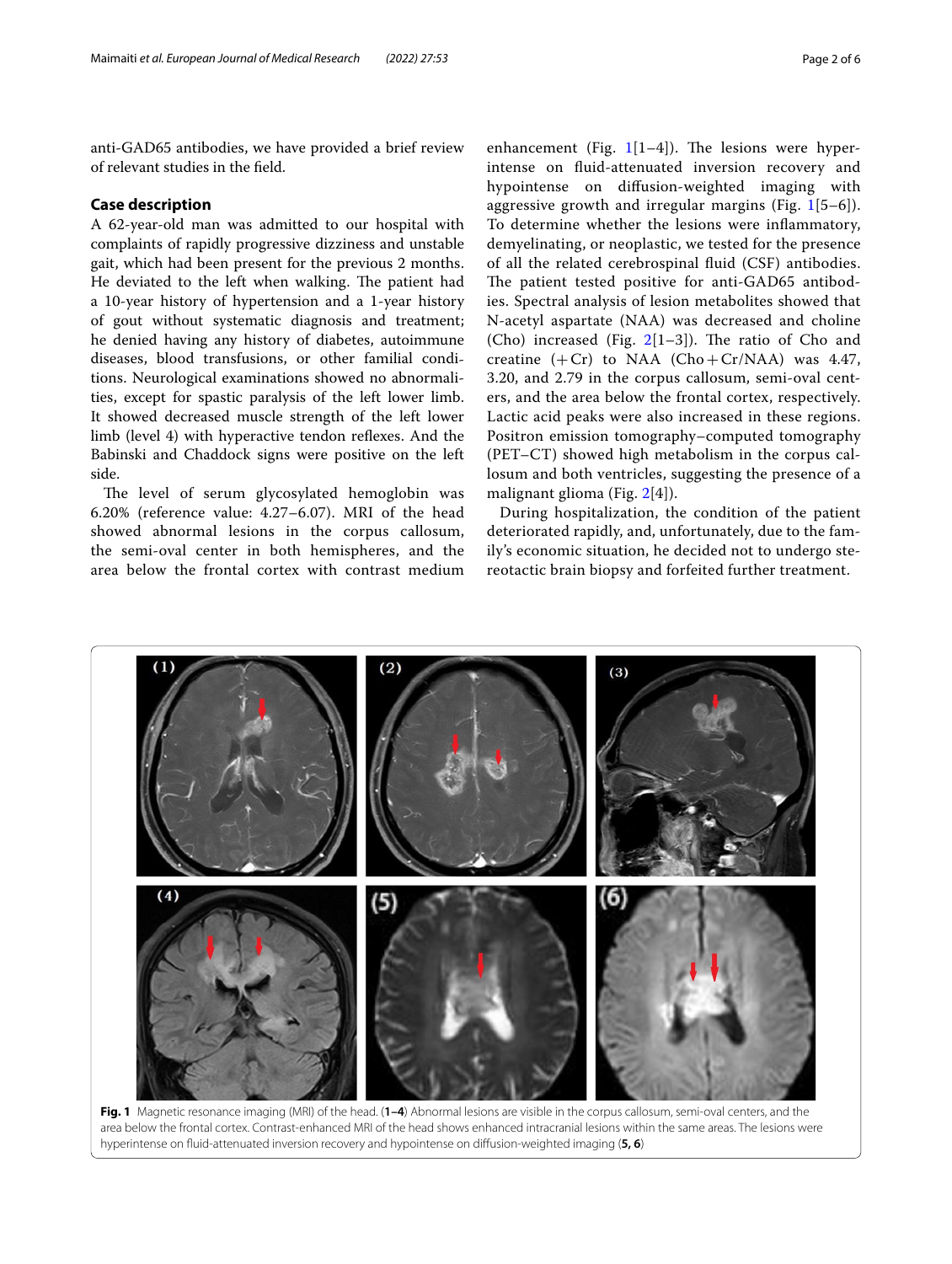

<span id="page-2-0"></span>Cho+Cr/NAA ratio was 4.47, 3.20, and 2.79 in the corpus callosum, semi-oval centers, and the area below the frontal cortex, respectively. Lactic acid peaks were also increased in these regions. Positron emission tomography–computed tomography (PET–CT). **4** High metabolism was observed in the corpus callosum and both ventricles, suggesting the presence of a malignant glioma

### **Discussion**

GAD is present in regions of the neural tissue that comprise inhibitory interneurons as well as in pancreatic islet β-cells [\[7](#page-4-5)]. Its two isoforms, GAD65 and GAD67 [\[1](#page-4-0)], have diferent enzyme activity. Located in the cytoplasm, GAD67 is constitutively active and provides a steady source of GABA. On the other hand, GAD65 is mainly located in synaptic vesicles, is auto-inactivated during

enzyme activity, and is primarily present as an apoenzyme, providing a boost in GABA production under conditions that require rapid surges of neurotransmitter synthesis and release  $[8]$  $[8]$ . GAD65 is a major autoantigen in patients with DM1, and the rate of positivity to anti-GAD antibodies in pre-diabetic stages and patients with DM1 is 70%-90% [\[2](#page-4-1)]. The latent autoimmune diabetes (LADA) in adults is a special type of DM1, which is an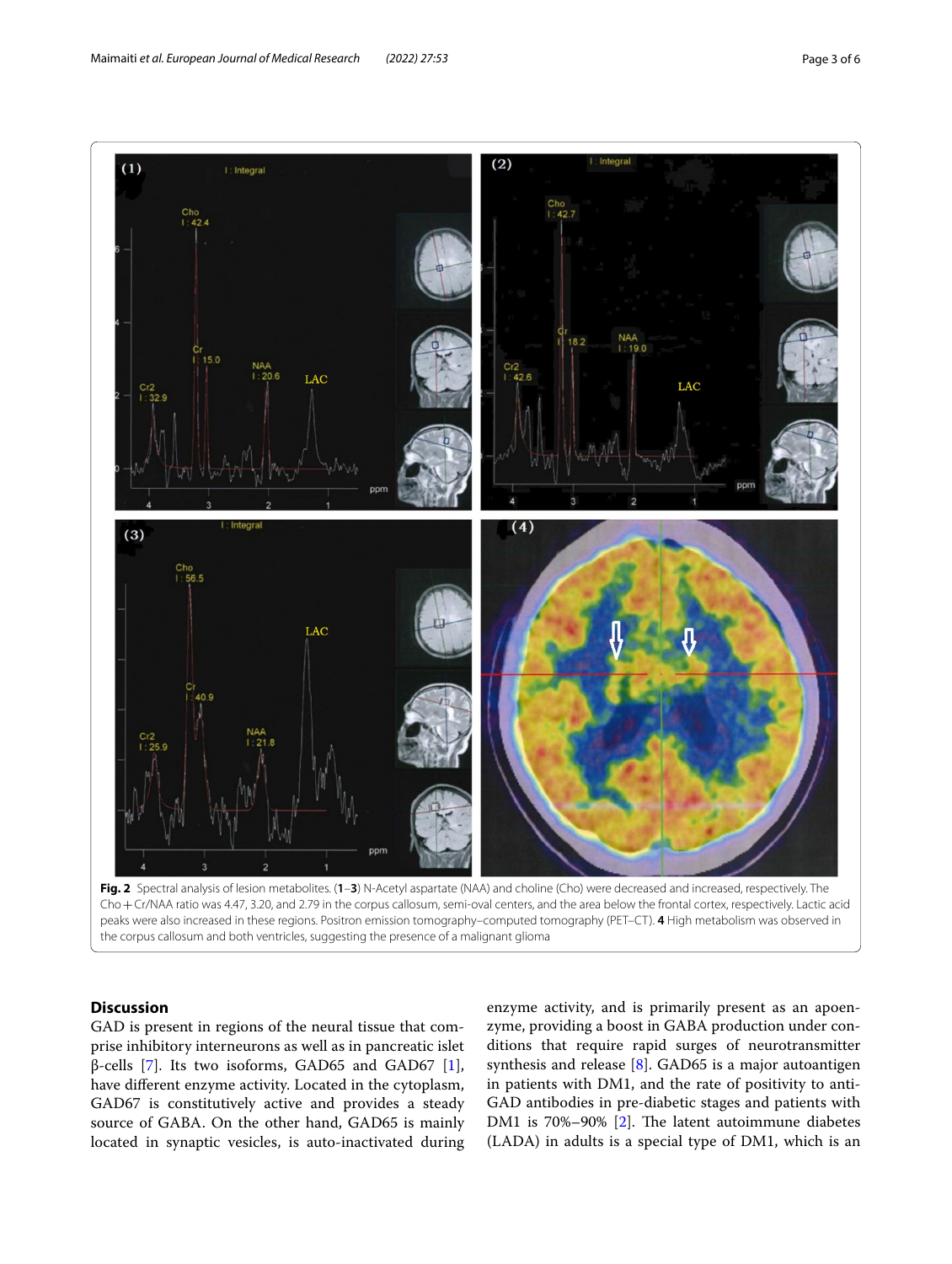autoimmune disease. Due to its insidious onset and slow progress, as well as the leftover islet-β cell function and rapid oral hypoglycemic drug efectiveness, the LADA can be easily misdiagnosed as type 2 diabetes. However, the simultaneous detection of GAD and anti-islet cell antibodies helps in the early identifcation of LADA [\[9](#page-4-7)]. In the patient herein presented, the level of serum glycosylated hemoglobin was slightly higher than reference values. The patient also had glucose in urine. Therefore, we believe that the serum GAD65 antibody levels that were detected could possibly be attributed to a pre-diabetic stage or late-onset type 1 diabetes.

Recent research has concluded that high anti-GAD65 antibody levels in the serum (titers>20 nmol/L) or CSF are associated with various autoimmune neurological diseases, including autoimmune epilepsy, SPS, cerebellar ataxia, limbic encephalitis, progressive encephalomyelitis with rigidity and myoclonus, and PNS [[10\]](#page-4-8). Representative neurological syndromes in patients with high anti-GAD antibody levels are shown in Table [1](#page-3-0). Anti-GAD65 antibodies in patients with neurological disorders are reportedly associated with small-cell or non-small cell lung cancer, other neuroendocrine lineage neoplasms, testicular seminoma, thymoma or thymic carcinomas, thyroid neoplasia, adenocarcinomas of the breast, gastrointestinal tract, and kidney, lymphomas, and myeloma [[11\]](#page-5-0). Cancer risk may increase with age and is higher in men and patients with concomitant antibodies against neuronal cell-surface antigens [\[4](#page-4-4)]. It has been suggested that patients with high anti-GAD antibody levels and classic PNS or neurological syndromes that are not typically associated with anti-GAD antibodies should be screened for cancer. Considering the tumors identifed in this study and previously reported cases, tumor workups should include mammograms, serum tumoral marker tests, and chest PET–CT or CT, depending on the clinical setting. The specific correlation mechanism between GAD65 antibodies and the abovementioned tumors is unclear.

In this study, we performed chest CT scans and wholebody PET–CT scans to diagnose GAD65-related tumors and exclude the possibility of brain metastasis. The PET-CT results in the lungs, extremities, and abdomen were negative, brain PET–CT showed high metabolism in the genu of the corpus callosum and both ventricles, implying the presence of a malignant glioma.

The differential diagnosis for a brain lesion relies on a patient's age, risk factors for infection, the presence of other tumors, and imaging characteristics. Primary differential diagnoses include metastases, infections, infammatory disorders, and vascular lesions. A well-defned lesion with a normal overlying cortex tends to metastasize in a single ring-enhanced lesion. Lesions with illdefned contours and adjacent cortical enlargement tend to be high-grade gliomas, while lesions with reduced central diffusion are more likely to be abscesses  $[12]$  $[12]$ . The fnal diagnosis was consistent with a malignant glioma based on the abovementioned imaging results. However, no research has reported an association between GAD65 antibodies and gliomas thus far.

As the most common primary brain tumor, gliomas are all the tumors that originate from glial cells. Gliomas constitute approximately 27% of all primary CNS tumors and 80% of malignant tumors [\[13](#page-5-2)]. Like many other cancers and rapidly proliferating cells, gliomas often metabolize glucose into lactate, even when oxygen is present; this is known as the Warburg efect, and it enables tumor cells to use glucose-derived carbons to synthesize essential cellular ingredients while still generating sufficient adenosine triphosphate to fuel cellular reactions. Hyperglycemia conventionally increases the tumor growth rate in animals and humans [[14](#page-5-3)].

<span id="page-3-0"></span>

|  | Table 1 GAD65 autoimmune neurological associations |
|--|----------------------------------------------------|
|--|----------------------------------------------------|

| Stiff-person syndrome (classic form, limited form, and progressive encephalomyelitis with rigidity and myoclonus) |  |  |  |  |  |  |  |
|-------------------------------------------------------------------------------------------------------------------|--|--|--|--|--|--|--|
|                                                                                                                   |  |  |  |  |  |  |  |

| Cerebellar ataxia                                                                                                                                                                                                                                                                                  |
|----------------------------------------------------------------------------------------------------------------------------------------------------------------------------------------------------------------------------------------------------------------------------------------------------|
| Intractable epilepsy (autoimmune)                                                                                                                                                                                                                                                                  |
| Brain stem syndrome                                                                                                                                                                                                                                                                                |
| Extrapyramidal syndromes                                                                                                                                                                                                                                                                           |
| Corticospinal spasticity                                                                                                                                                                                                                                                                           |
| Limbic encephalitis                                                                                                                                                                                                                                                                                |
| Peripheral neuropathies                                                                                                                                                                                                                                                                            |
| Ocular features (nystagmus and myoclonus features)                                                                                                                                                                                                                                                 |
| Myelopathy                                                                                                                                                                                                                                                                                         |
| Autonomic neuropathy                                                                                                                                                                                                                                                                               |
| Paraneoplastic neurological syndrome includes small-cell or non-small cell lung cancer, other neuroendocrine lineage neoplasms, testicular seminoma,<br>thymoma or thymic carcinomas, thyroid neoplasia, adenocarcinomas of the breast, gastrointestinal tract, and kidney, lymphomas, and myeloma |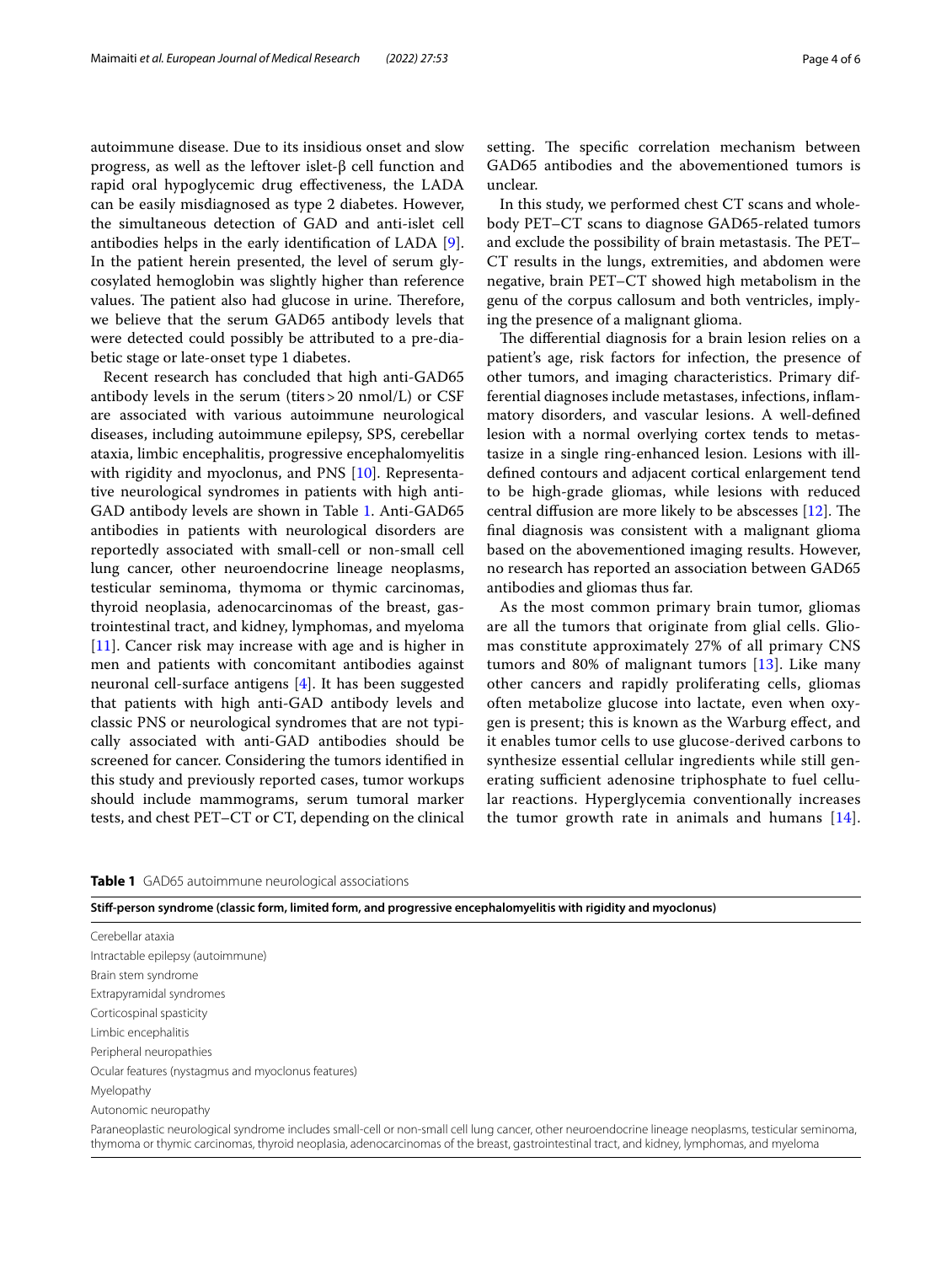Seyfried et al. showed that blood glucose is directly correlated with in vivo glioma growth [\[15\]](#page-5-4). Glucose uptake is a rate-limiting glucose metabolism step mediated by glucose transporter (GLUT) proteins. GLUT expression is consistently elevated in cancer cells of varying tissue origins, and various signifcant oncogenes conventionally directly upregulate GLUT and glycolytic proteins. These oncogenes include the MYC (bHLH) transcription factor), KRAS (GTPase), and B-Raf (serine/threonine kinases) proto-oncogenes. Among the 14 known GLUT isoforms, GLUT 1 and 3 overexpression are most often associated with malignant transformation and progression in gliomas and other tumors, and both have been correlated to a poor clinical prognosis  $[16]$  $[16]$  $[16]$ .

Based on the diagnosis of malignant glioma, we believe that another possible reason for the increase in serum anti-GAD65 antibody levels observed in our patient could be the overexpression of the abovementioned proto-oncogenes, which can lead to increased GLUT expression. The responsive rise in blood glucose further promotes the function of pancreatic islet β-cells, which consequently heightens blood GAD65 antibody levels.

#### **Conclusion**

Researches have shown that high GAD65-ab serum levels are associated with neurological disorders and cancers in lung or breast, but no studies have reported a potential correlation between GAD65 and neoplastic CNS diseases. This case raises awareness on the fact that anti-GAD65 antibodies may be associated with CNS neoplastic lesions. Further research is needed to confrm this conclusion. However, we emphasize the importance of clinical screening for patients with progressive dizziness and gait ataxia. Specifcally, anti-GAD antibody levels should be tested, and, if present, should raise suspicion of an underlying tumor in the CNS.

#### **Abbreviations**

Cho: Choline; CNS: Central nervous system; Cr: Creatine; CSF: Cerebrospinal fuid; DM1: Type 1 diabetes mellitus; GABA: Gamma-aminobutyric acid; GAD: Glutamic acid decarboxylase; GLUT: Glucose transporter; LADA: Latent autoimmune diabetes; NAA: N-Acetyl aspartate; MRI: Magnetic resonance imaging; PET–CT: Positron emission tomography–computed tomography; SPS: Stifperson syndrome.

#### **Acknowledgements**

Not applicable.

#### **Authors' contributions**

HM organized, designed, and wrote the article. BM constructed the frst draft, wrote, and reviewed the completed manuscript. HS guided the completion of the manuscript. YX, SM, TJ, and QM performed research and reviewed the fnal versions of the manuscript. All authors read and approved the fnal manuscript.

#### **Funding**

The study was supported by the Key National Research Projects on Prevention and Control of Major Chronic Non-communicable Disease (2018YFC1312300), the Fund of science and technology development project of Jilin province (20180414041GH), and the Jilin Health Technology Innovation Project (2019J003).

#### **Availability of data and materials**

All relevant raw data in this study will be freely available to any scientist wishing to use them without breaching participant confdentiality for noncommercial purposes.

#### **Declarations**

#### **Ethics approval and consent to participate**

Approval was obtained from the Research Ethics Board of the First Hospital of Jilin University. The procedures used in this study adhere to the tenets of the Declaration of Helsinki.

Written informed consent was obtained from the patient and his family for his participation in the study.

#### **Consent for publication**

Written informed consent was obtained from the patient and her family to publish this case report and any accompanying images.

#### **Competing interests**

The authors declare that they have no competing interests.

Received: 14 October 2021 Accepted: 11 March 2022 Published online: 06 April 2022

#### **References**

- <span id="page-4-0"></span>1. Ali F, Rowley M, Jayakrishnan B, Teuber S, Gershwin ME, Mackay IR. Stif-person syndrome (SPS) and anti-GAD-related CNS degenerations: protean additions to the autoimmune central neuropathies. J Autoimmun. 2011;37:79–87. [https://doi.org/10.1016/j.jaut.2011.05.005.](https://doi.org/10.1016/j.jaut.2011.05.005)
- <span id="page-4-1"></span>2. Baizabal-Carvallo JF. The neurological syndromes associated with glutamic acid decarboxylase antibodies. J Autoimmun. 2019;101:35–47. [https://doi.org/10.1016/j.jaut.2019.04.007.](https://doi.org/10.1016/j.jaut.2019.04.007)
- <span id="page-4-2"></span>3. Saiz A, Blanco Y, Sabater L, González F, Bataller L, Casamitjana R, et al. Spectrum of neurological syndromes associated with glutamic acid decarboxylase antibodies: diagnostic clues for this association. Brain. 2008;131:2553–63. <https://doi.org/10.1093/brain/awn183>.
- <span id="page-4-4"></span>4. Ariño H, Höftberger R, Gresa-Arribas N, Martínez-Hernández E, Armangue T, Kruer MC, et al. Paraneoplastic neurological syndromes and glutamic acid decarboxylase antibodies. JAMA Neurol. 2015;72:874–81. [https://doi.](https://doi.org/10.1001/jamaneurol.2015.0749) [org/10.1001/jamaneurol.2015.0749](https://doi.org/10.1001/jamaneurol.2015.0749).
- 5. Lacruz-Ballester L, Fernandez-Fournier M, Puertas-Muñoz I, Rodriguez-Fraga O, LastrasFernandez-Escandon C, RodriguezdeRiveraGarrido FJ, et al. Serum glutamate decarboxylase antibodies and neurological disorders: when to suspect their association? Neurol Sci. 2022;43:633–41. <https://doi.org/10.1007/s10072-021-05281-4>.
- <span id="page-4-3"></span>6. Villa SM, Rufa A, Malandrini A, Cerase A, Rosini F, Arrigucci U, et al. Cerebellar ataxia associated with anti-glutamic acid decarboxylase antibodies: a case report. Neurol Sci. 2019;40:1303–6. [https://doi.org/10.1007/](https://doi.org/10.1007/s10072-019-3701-6) [s10072-019-3701-6.](https://doi.org/10.1007/s10072-019-3701-6)
- <span id="page-4-5"></span>7. Uibo R, Lernmark A. GAD65 autoimmunity-clinical studies. Adv Immunol. 2008;100:39–78. [https://doi.org/10.1016/S0065-2776\(08\)00803-1.](https://doi.org/10.1016/S0065-2776(08)00803-1)
- <span id="page-4-6"></span>8. Patel AB, de Graaf RA, Martin DL, Battaglioli G, Behar KL. Evidence that GAD65 mediates increased GABA synthesis during intense neuronal activity in vivo. J Neurochem. 2006;97:385–96. [https://doi.org/10.1111/j.](https://doi.org/10.1111/j.1471-4159.2006.03741.x) [1471-4159.2006.03741.x](https://doi.org/10.1111/j.1471-4159.2006.03741.x).
- <span id="page-4-7"></span>9. Katsarou A, Gudbjörnsdottir S, Rawshani A, Dabelea D, Bonifacio E, Anderson BJ, et al. Type 1 diabetes mellitus. Nat Rev Dis Primers. 2017;3:17016. <https://doi.org/10.1038/nrdp.2017.16>.
- <span id="page-4-8"></span>10. Husari KS, Dubey D. Autoimmune epilepsy. Neurotherapeutics. 2019;16:685–702. [https://doi.org/10.1007/s13311-019-00750-3.](https://doi.org/10.1007/s13311-019-00750-3)